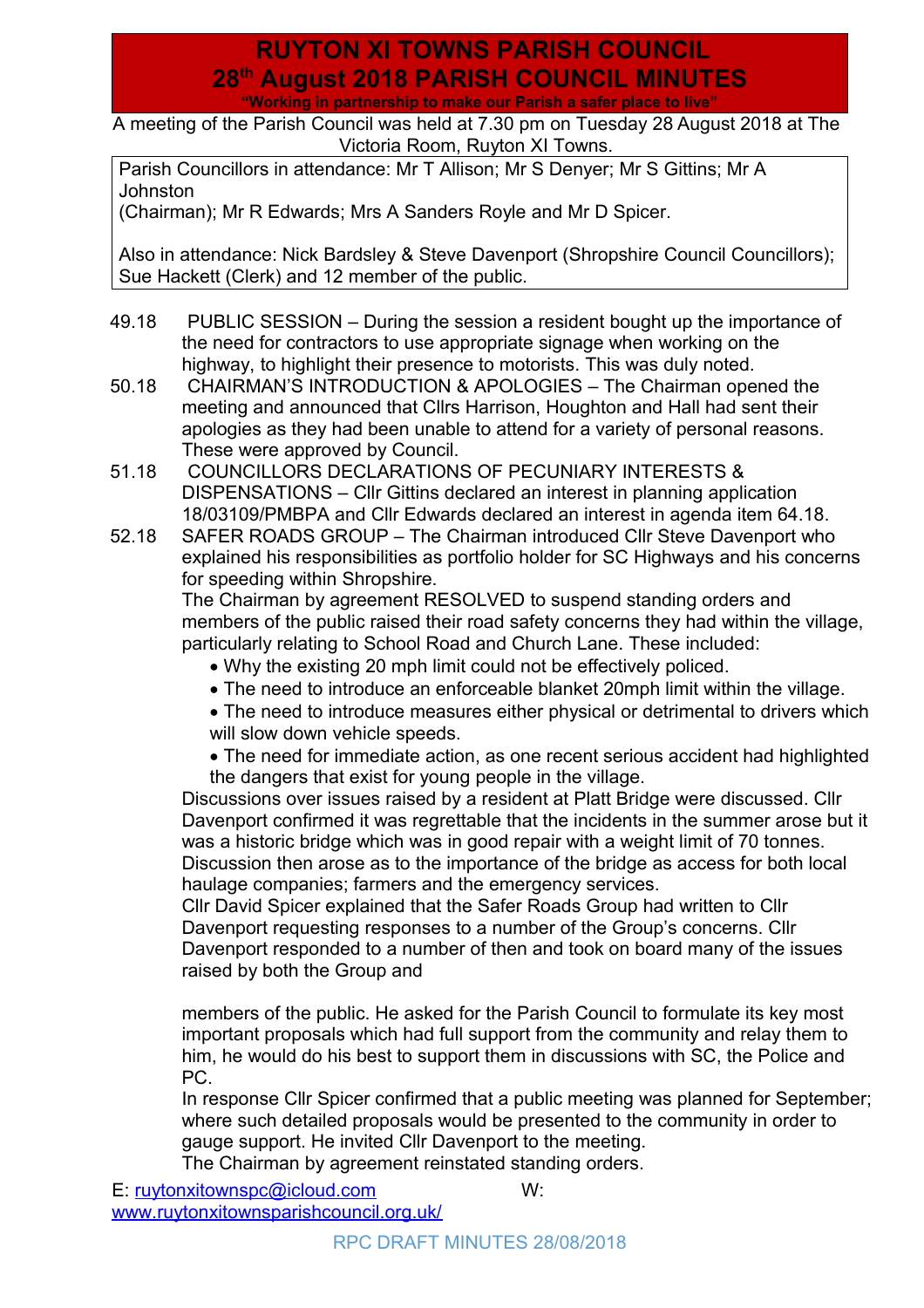Cllr Davenport and the majority of residents left the meeting.

Cllr Spicer then read out the Safer Roads Group report to Council requesting that the 10 recommended solutions be supported by Council. Council were unanimous and **AGREED** to fully adopt and support those solutions presented. (See Appendix B)

- 53.18 LOCAL GROUP REPORTS
	- a. Local Police Report The Clerk reported that no officer had been able to attend but a police report had been supplied which she summarised as follows: During June 2018 there had been 3 incidents which police attended; of which 2 were RTCs in the village. Cattle were reported as on the Highway on 25/8. Over the last 2 months there had been 6 calls relating to ASB. Council **AGREED** that details of the Police Commissioner Smartwater Campaign should be made known to the larger community via the PC's website.
	- b. Multi Agency Group It was confirmed that the next meeting was planned for 9 Oct 2018 at Café Eleven.
- 54.18 SHROPSHIRE COUNCIL REPORT Councillor Nick Bardsley summarised action taken in neighbouring parish councils to reduce traffic issues and supported parish councils for taking the initiative. He went on to propose that the extension of the 30mph speed limit between Platt Bridge and Baschurch might result in a reduction in speeding vehicles.
- 55.18 THE CLIFFE The Chairman stated that solicitors were progressing the purchase of the Cliffe however documentation was awaited from Farrows, (The seller's solicitor).
- 56.18 COUNCIL CONFIRMATION & ACCEPTANCE OF PREVIOUS MEETING MINUTES Draft minutes of the Council meeting held on  $3<sup>rd</sup>$  July 2018 having been manually adjusted to reflect the Cllr Edwards only had attended the training on Speed Watch. ( Min Ref 44.18 d.). Council then **RESOLVED** that the minutes be duly signed as accurate by the Chairman.
- 57.18 FINANCE

a. Council considered the following invoices/reimbursement claims to be authorised for payment; note payment to SC for 2017 Election was in retrospect having been made on 9/8. It was **RESOLVED** that the cheque payments be made and Cllrs Spicer and Johnston were instructed to authorise the cheques having checked the supporting paperwork. Council considered the Village Hall Committee's request for a donation to the Home Grown Show; it was **RESOLVED** that a grant of £150.00 be made for this purpose. (Cllr Allison reframed from voting as he was a committee member.)

| Chq No Payee |                           | Description                                 |          |
|--------------|---------------------------|---------------------------------------------|----------|
| 951          | <b>Shropshire Council</b> | Elections 2017                              | 100.00   |
| 932          | A Chalkley                | Clerking July meeting                       | 116.54   |
| 934          | Clerk                     | Administration expenses                     | 90.00    |
| 933          | D Peate                   | Installation of Drs Meadow notice board;    | 1,226.83 |
|              |                           | Cliffe seat; General Maintenance in village |          |
|              |                           | incl. installation & watering hanging       |          |
|              |                           | baskets                                     |          |
| 935          | Ruyton XI Towns Village   | Donation to costs of hosting Home Grown     | 150.00   |
|              | <b>Hall Committee</b>     | Show                                        |          |
| <b>DD</b>    | <b>Scottish Power</b>     | Energy costs of st lights May/June          | 162.79   |

b. The Clerk presented a bank reconciliation carried out on 9/8/18; which had been checked by the Chairman and supported that Council funds balance was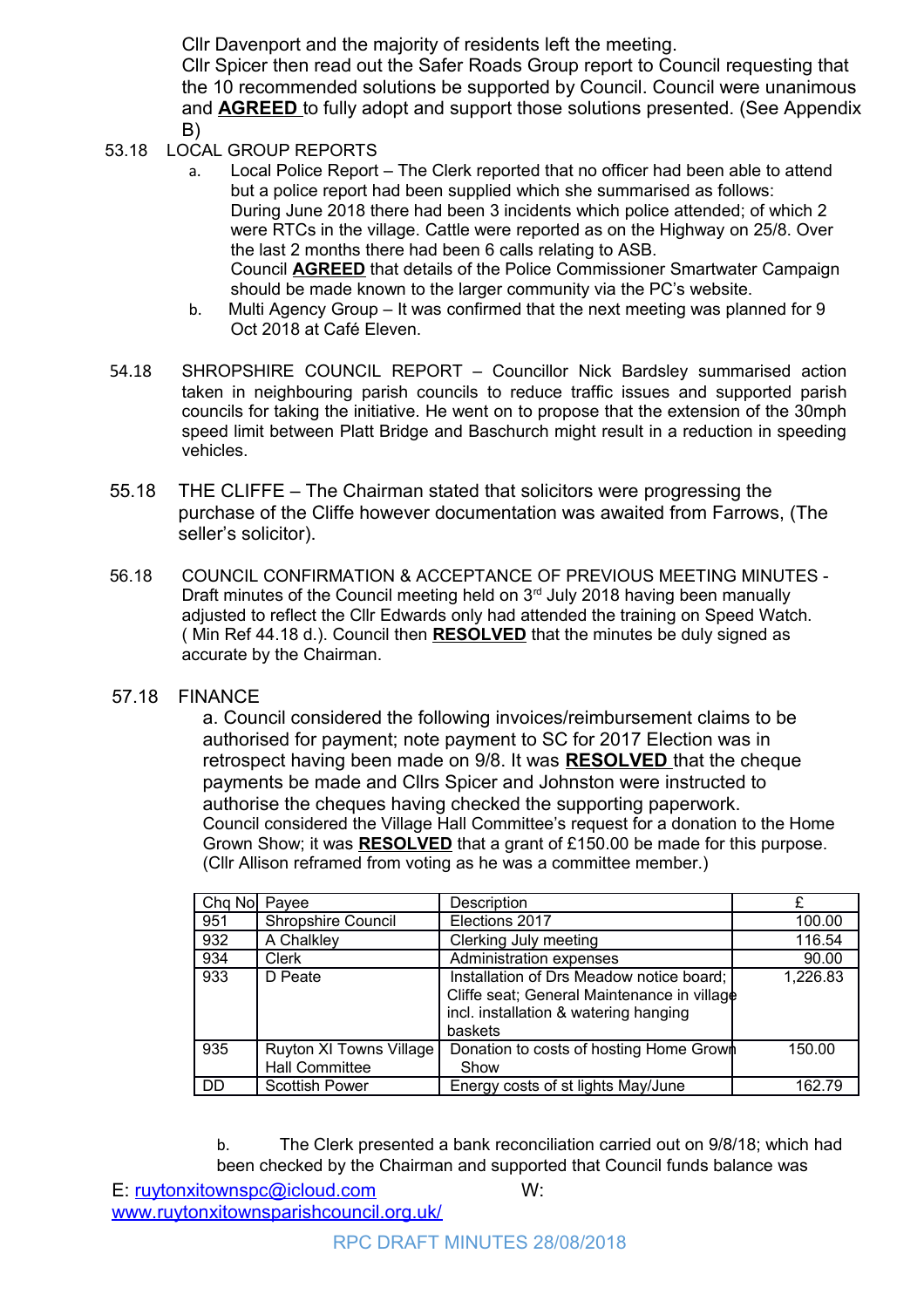£65,016. The VAT refund for 2017, of £1,324 was included in the balance whilst The Hilton-Jones Trust donations towards the cradle swing of £1,500 had recently been received and was in the process of being banked. Monthly payroll payments made in June, July and Aug to the Clerk; had been independently checked and confirmed as agreed by the Chairman.

58.18 LOCAL PROJECTS UPDATE:

a.Volunteer Litter Pick Update – By Council agreement the item wad deferred as Cllr Harris was absent.

b. Volunteer Speed Watch Team – Cllrs Denyer and Edwards provided an update stating that 2 speed watch sessions had taken place in August and that a report of the instances of speeding would be made available on the Council's website. It was evident that speeding was still a problem in the village, chiefly related to motorists.

c.Hanging Basket Scheme – Council **AGREED** that the scheme had been very successful despite the hot summer and that community volunteers and their contractor should be thanked for their tireless efforts in keeping the baskets watered and tidy. It was further **AGREED** that they should be dismantled mid-September. d. AED Volunteer Scheme - In the absence of David Shearan who had kindly agreed to lead the group the Clerk provided a verbal report which supported that progress had been made and that instruction was awaited from the WM Ambulance Service in order to make further progress.

59.18 PLANNING – Council considered the following planning applications: *Cllr Gittins left the room*.

Ref: 18/03109/PMBPA (validated: 26/07/2018)

Address: Wykey Farm, Wykey, Ruyton Xi Towns

Proposal: Application for prior approval under Part 3, Class Q of the Town & Country Planning (General Permitted Development) (England) Order 2015 for the change of use from agricultural to residential use. Council **AGREED** to support the application.

Cllr Gittins returned to the room.

Parish Council's comments submitted on 27 July 2018 relating to:

 Ref: 18/2858/REM. Proposed Residential Development West of Darlee Cottage Brownhill; new planning proposals.The Council **AGREED** in retrospect the comments submitted below:

 "Ruyton XI Towns Parish Council objects to the new proposals on the basis that there is insufficient information available to allow consideration of impact on traffic on Brownhill and related safety issues and in relation to environmental impact including drainage arrangements. The Parish Council objected to the application in 2014 and 2015."

Council noted the following planning decisions as reported by SC:

Ref:18/02593/FUL Address: Land At Shelvock Hall, Ruyton-XI-towns Proposal: Erection of a general purpose agricultural building. **SC Decision: Refuse**

60.18 STREET LIGHTING – Councillors discussed the two sample lights provided by Eon and **RESOLVED** that the more expensive dimmer type be used throughout the village. It was further **RESOLVED** that the Clerk inform the contractor E-on St Lighting of their decision and proceed to initiate the contract as agreed at the meeting in June 2018.

E: <u>ruytonxitownspc@icloud.com</u> W: [www.ruytonxitownsparishcouncil.org.uk/](http://www.ruytonxitownsparishcouncil.org.uk/)